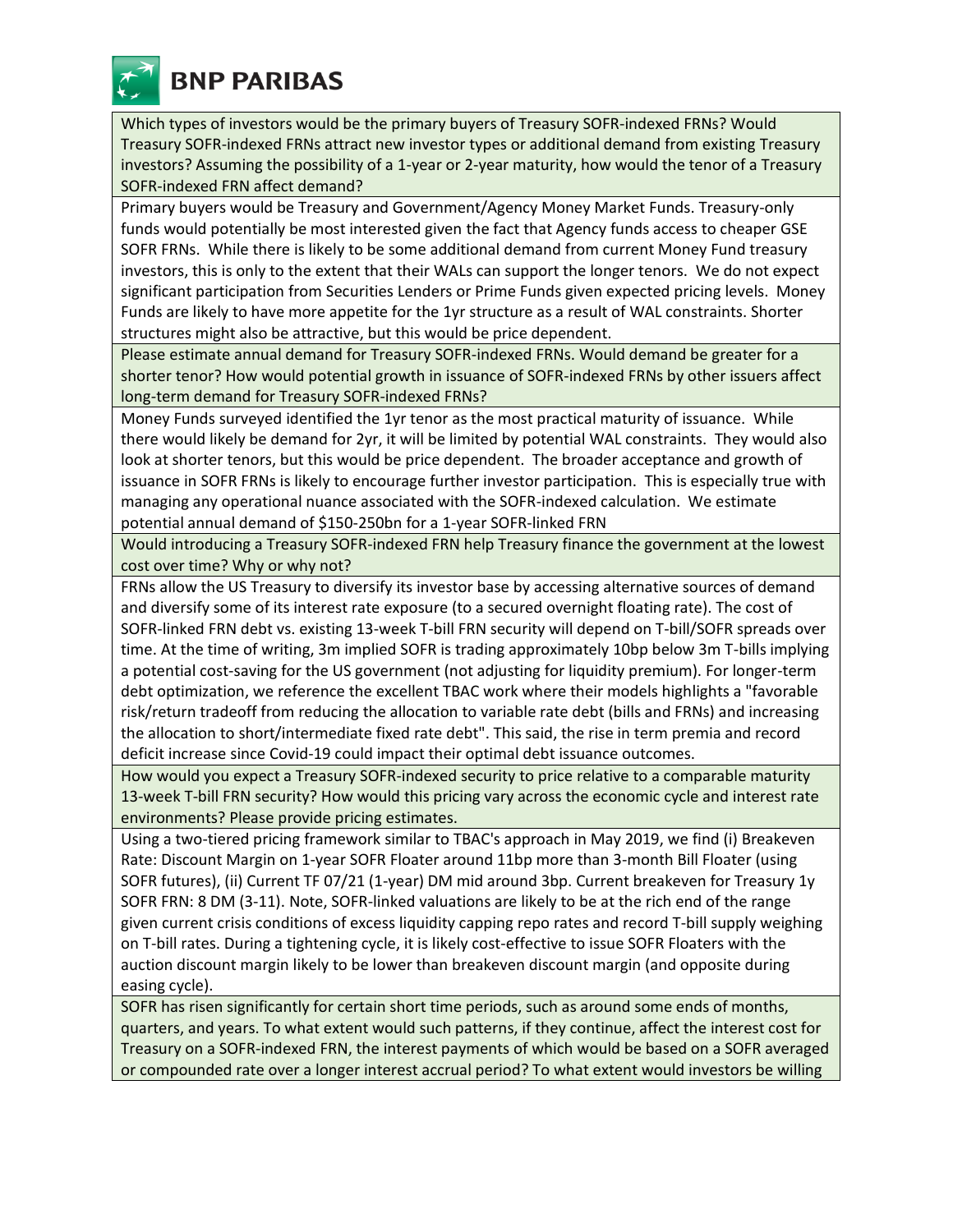

to bid lower discount margins at auctions for Treasury SOFR-indexed FRNs in expectation of such patterns continuing? Please elaborate.

Calendar sensitive dealer balance sheet reduction pressures is observable in overnight repo rates at month-end, quarter-end and year-end (with reporting dates used for leverage ratio and GSIB calculations). On average over the past 5 years, SOFR has been higher on the average of the 5 days before and after by 5bp for month-ends, 13bp for quarter-end and 16bp for year-ends. However, averaged across the course of the year this is only worth 0.25-0.5bp of interest cost (TBAC May 2019). Furthermore, banks will shift to daily averaging from 2022 reducing the impact of monthly reporting dates on repo rates, but potentially taking the average level of secured rates higher.

During the global financial crisis, repurchase agreement rates were persistently higher than Treasury bill rates. More recently, during the COVID-19 outbreak, liquidity in Treasury and other markets (including repurchase agreement markets) exhibited signs of stress. How would potential future periods of market stress affect SOFR? In a potential future period of market stress, how might interest costs for Treasury differ between a Treasury SOFR-indexed FRN and the 13-week T-bill FRN? Please elaborate.

Demand for the most liquid risk-free asset such as T-bills spikes during financial crisis and this is unlikely to change. However, this tends to prove temporary subject to the depth of the crisis and ensuing monetary and fiscal response. Furthermore, risk aversion benefits Government bonds (with money market funds benefiting from huge inflows in March and April this year). Any repo stress during the Covid-19 crisis was very limited with a large and rapid Fed reaction including liquidity easing (CB swap lines, OMO), quantitative easing (with mass reserves expansion) and most recently widespread credit easing. The ability and desire of the Federal Reserve to ensure liquidity and police repo rates (SOFR) is critical and has proven to be the case in Q4 19 following September's repo tension and most recently in late March's Covid-19 crisis. Indeed, with low volumes underlying overnight fed funds and the importance of secured rates (repo) to Treasury market functioning and soon cash and derivative market (SOFR swaps), we expect the Fed could ultimately shift its benchmark policy rate from unsecured fed funds to an economically more significant (secured) SOFR rate.

How liquid would Treasury SOFR-indexed FRNs be in secondary markets? Please compare the expected liquidity of Treasury SOFR-indexed FRNs to Treasury bills, the existing 13-week T-bill FRN, and off-the-run short-dated coupons.

We suspect the liquidity in SOFR-linked FRNs would be similar to that of existing 13-week T-bill FRNs. This is much, much lower than either T-bills and coupons bonds, even adjusted for a smaller outstanding amounts, with lower turnover as FRNs more commonly held to maturity to maturity (for tax reasons) and potentially elevated dealer inventory.

What are the primary considerations Treasury should evaluate when structuring a Treasury SOFRindexed FRN? How would different potential security structures affect investment decisions by market participants, including with respect to activity in derivatives markets?

Maturity, indexation, compounding, interest frequency and payment. We believe best practice in the design of SOFR-linked cash products should facilitate hedging (and asset swap) transactions with derivative market especially as Treasury's SOFR-linked FRN is likely to become a benchmark for other issuers.

Some previously gathered feedback has suggested a 1-year final maturity for original issuance of a Treasury SOFR-indexed FRN. Is this maturity or another maturity preferable for a Treasury SOFRindexed FRN? Please elaborate.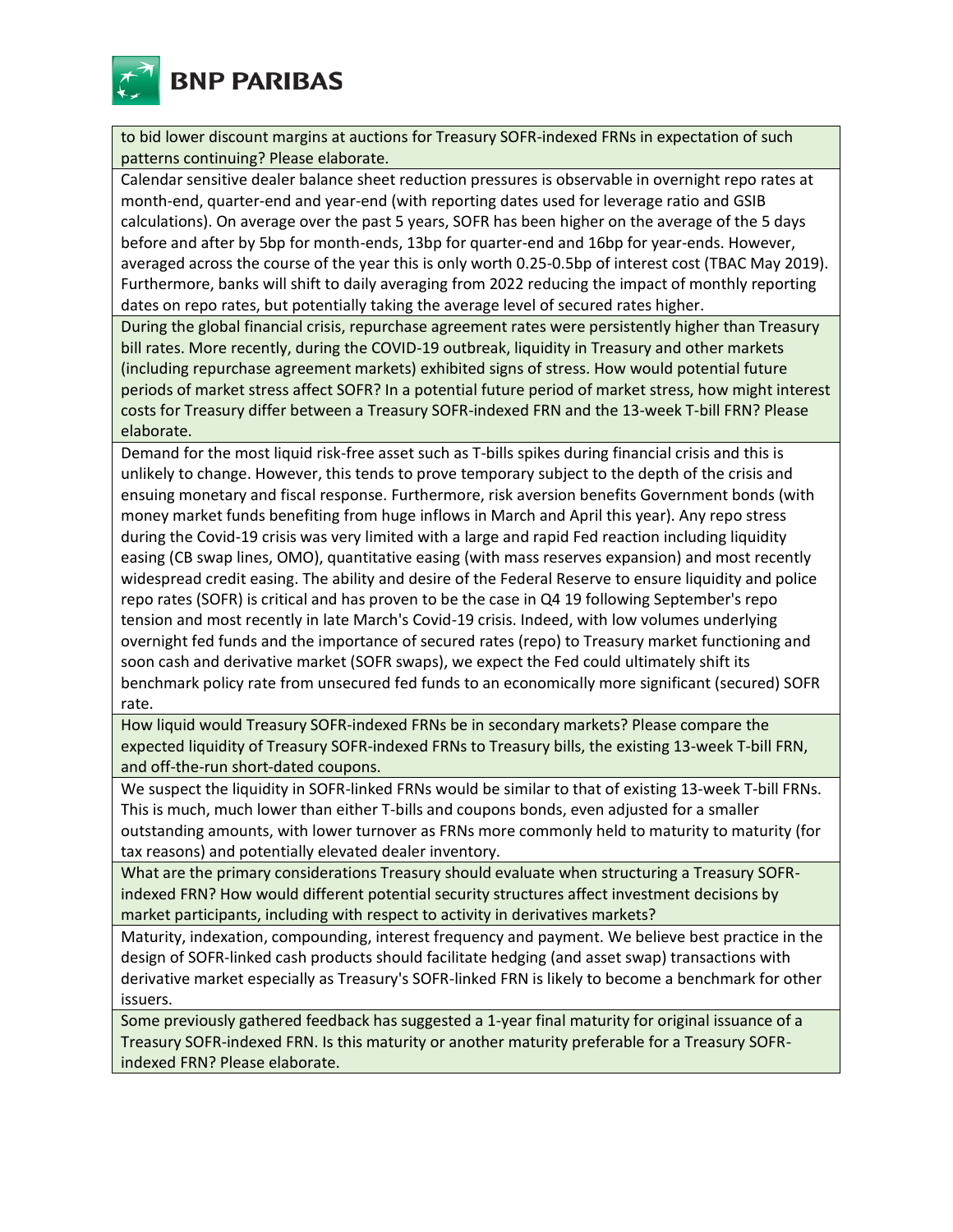

**BNP PARIBAS** 

1y maturity should be favored to capture demand from Government/Agency Money Market funds and reduce risk of cannibalizing existing 2y FRN program. It is worth considering retiring 52 week bill program after current deficit needs are fulfilled (potentially in 2021 or 2022).

Is a quarterly issuance frequency with two reopenings appropriate for a Treasury SOFR-indexed FRN, similar to the existing 13-week T-bill FRN? What factors should Treasury consider in making this decision?

Similar auction structure to existing 2y FRN should be favored: Quarterly issuance with monthly reopenings. Balancing the goal of building liquidity with regular issuance subject to end user demand and dealer appetite to support auctions and facilitate risk transfer in less liquid secondary markets.

When during the month should Treasury auction SOFR-indexed FRNs? When should auctions settle?

Ideally, in the second half of the month (same week as TIPS auction and 20y UST auctions) with end of month settlement date.

Should interest on Treasury SOFR-indexed FRNs be calculated based on a simple average or a compounded average of SOFR? Should Treasury consider indexing the security to an average rate based on SOFR, such as those recently published by FRBNY as administrator for SOFR? If so, what would be the optimal averaging period for a SOFR-indexed FRN?

In the absence of an official 3m term rate, a compounded overnight SOFR rate over 3 Months, in arrears should be favored. This is similar to derivative markets (ISDA fallback outcome) facilitating hedging and liquidity.

What coupon frequency should be used for a Treasury SOFR-indexed FRN? Note that the existing 13 week T-bill FRN pays coupons quarterly. Would a semi-annual, or other coupon frequency be preferred? When during the month should coupon and principal payments be made?

We would suggest quarterly coupon, similar to current FRN (to maximize any possible substitution demand)

Should a Treasury SOFR-indexed FRN incorporate a lockout (i.e., last k rates for an interest period set at SOFR k days before the period ends), a lookback or "lag" (i.e., for every day in the interest period, use SOFR from k days earlier), or a payment delay (i.e., coupon and principal payments made k days after the end of the interest period) in its structure?  If so, what values would be appropriate for each attribute?

Please explain relevant considerations for these features.

The ARRC FRN Working Group notes the following considerations regarding a lookback:

• In the previously mentioned survey by The Credit Roundtable, 75% of respondents, who were mostly buy-side FRN market participants, expressed a strong preference for the "lookback with observation period shift" (as described below) over a "payment delay" structure.

• A lookback allows parties additional time to calculate accrued amounts based on the SOFR rate published for a prior day, which is especially beneficial in the event that SOFR is temporarily unavailable or must be revised.

• A structure with a lookback avoids the need for a lockout and therefore avoids the risk of locking the rate on a date when the SOFR rate is unusually volatile.

• The use of a lookback also allows parties to calculate accrued interest for secondary market trades a number of days before settlement (i.e., the day that accrued interest can be calculated depends upon the length of the lookback period)

• Using a lookback that also shifts the SOFR observation period has a number of benefits. With this structure, the period over which SOFR is observed is "backward-shifted" (e.g., with a two-business day shift, the observation period would start and end two U.S. business days prior to interest period start and end dates). The backward-shift applies to both the daily SOFR rates and the weighting of those rates, so the SOFR rate and weighting are determined based on the day of the observation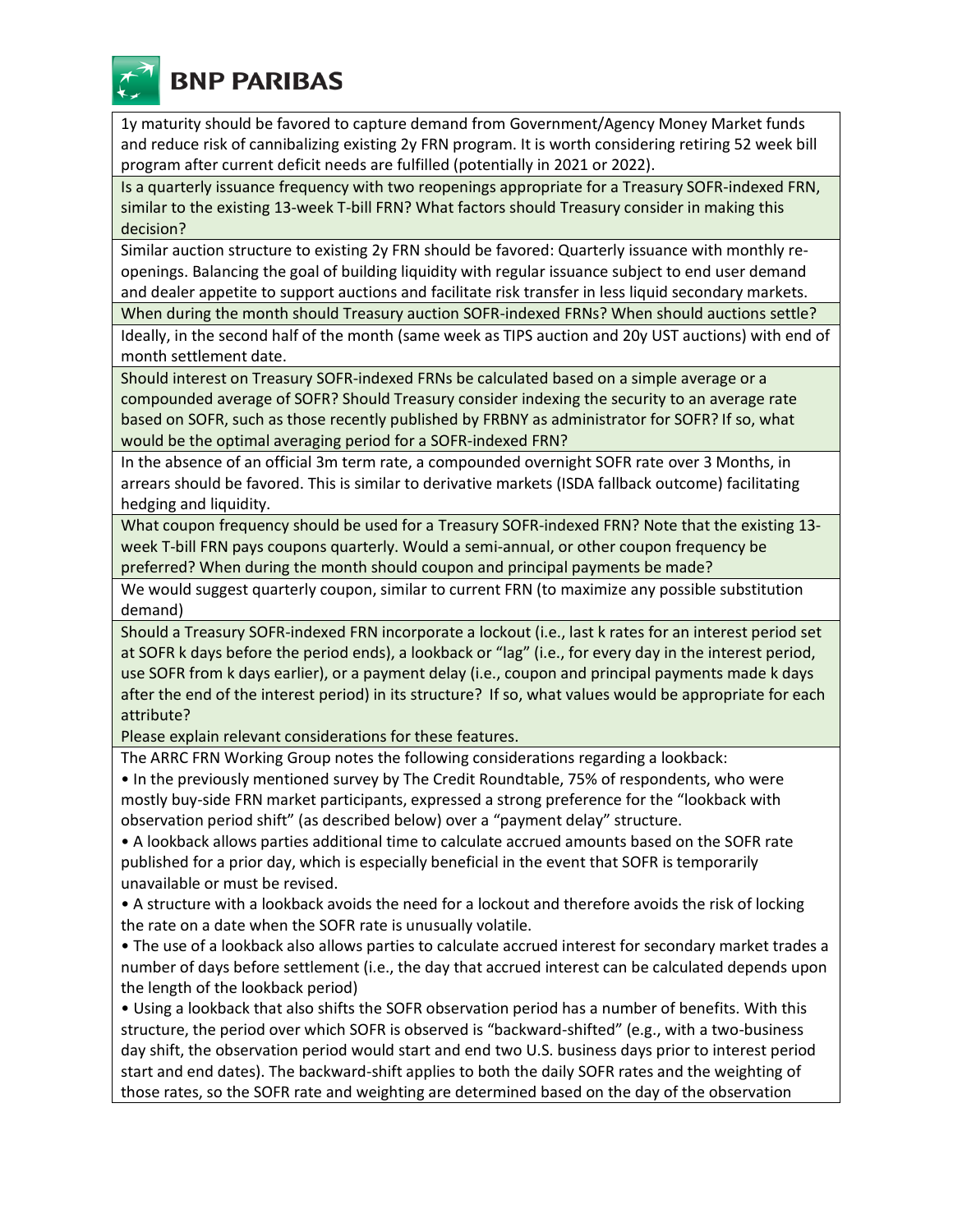

period rather than the day of the interest period. This ensures the appropriate weighting is assigned to each rate depending on its calendar day.

• Because a lookback with an observation shift uses all SOFR resets (i.e., it is not combined with any lockouts), parties can align FRN interest accruals with uncleared hedges that have established the same SOFR observation period.

• A lookback with a shifted observation period also ensures that the SOFR applied for weekends and holidays is consistent with the repo and swap market.

• In order to utilize the FRBNY published SOFR Index with an FRN that has a lookback, the lookback must be applied with an observation period shift. A lookback without an observation shift cannot use the SOFR Index.

• The ARRC FRN Working Group published sample key terms for an FRN that utilizes the two-business day lookback with observation shift structure within its publication in support of the SOFR Index.[3]

The ARRC FRN Working Group notes the following considerations about a payment delay:

• The standard convention for derivatives referencing SOFR (the OIS convention) is a two-day payment delay, therefore an FRN with a payment day could align with cleared derivatives referencing SOFR, although parties could execute an over-the-counter swap with another convention.

• Accrued interest for secondary market trades with a payment delay cannot be determined prior to settlement. This could be addressed by implementing a separate convention (e.g., a lockout), for secondary trading, however, this would mean that there is a different approach for accrued interest when trading compared to actual accrued interest earned by holding the notes.

• While it could be possible to use the SOFR Index with a payment delay structure, implementation is less straightforward because the last coupon period generally includes a lockout. Interest calculated for a period including a lockout cannot be calculated using the SOFR Index, but instead requires the long-form formula.

In light of FRBNY's data contingency procedures for the publication of SOFR, what contingency measures should Treasury consider incorporating into the terms of a SOFR-indexed FRN if SOFR, or an average rate based on SOFR, is temporarily unavailable or revised?

The ARRC FRN Working Group notes that generally FRNs provide that if the daily SOFR rate specified does not appear on a temporary basis, the SOFR published in respect of the first preceding day for which the rate was published should be applied. If the SOFR Index is not published on a temporary basis but the daily SOFR overnight rates continue to be published, the ARRC FRN Working Group suggests that the compounding formula be used to calculate the compounded rate over the relevant observation period. The ARRC FRN Working Group also notes the importance of including robust fallback provisions in the event that SOFR is permanently discontinued. An example of such permanent transition fallback provisions for SOFR are set forth in the ARRC FRN Working Group's publication titled, "Statement on Use of the SOFR Index

If Treasury decides to issue SOFR-indexed FRNs, what, if any, changes should Treasury make to the existing 13-week T-bill FRN issuance program?

We would suggest keeping the existing 2y FRN, with new 1y SOFR linked FRN in order to see the largest increase in monthly issuance.

Should Treasury issue FRNs indexed to both indices, or should Treasury consolidate FRN issuance on a single index?

We would suggest Favor keeping both indices with different maturities to maximize demand (and meet funding needs) at least for the next few years,

If there is not sufficient demand for both Treasury FRNs to coexist, which index would generate the greater long-term demand and better meet Treasury's issuance objectives? Please elaborate.